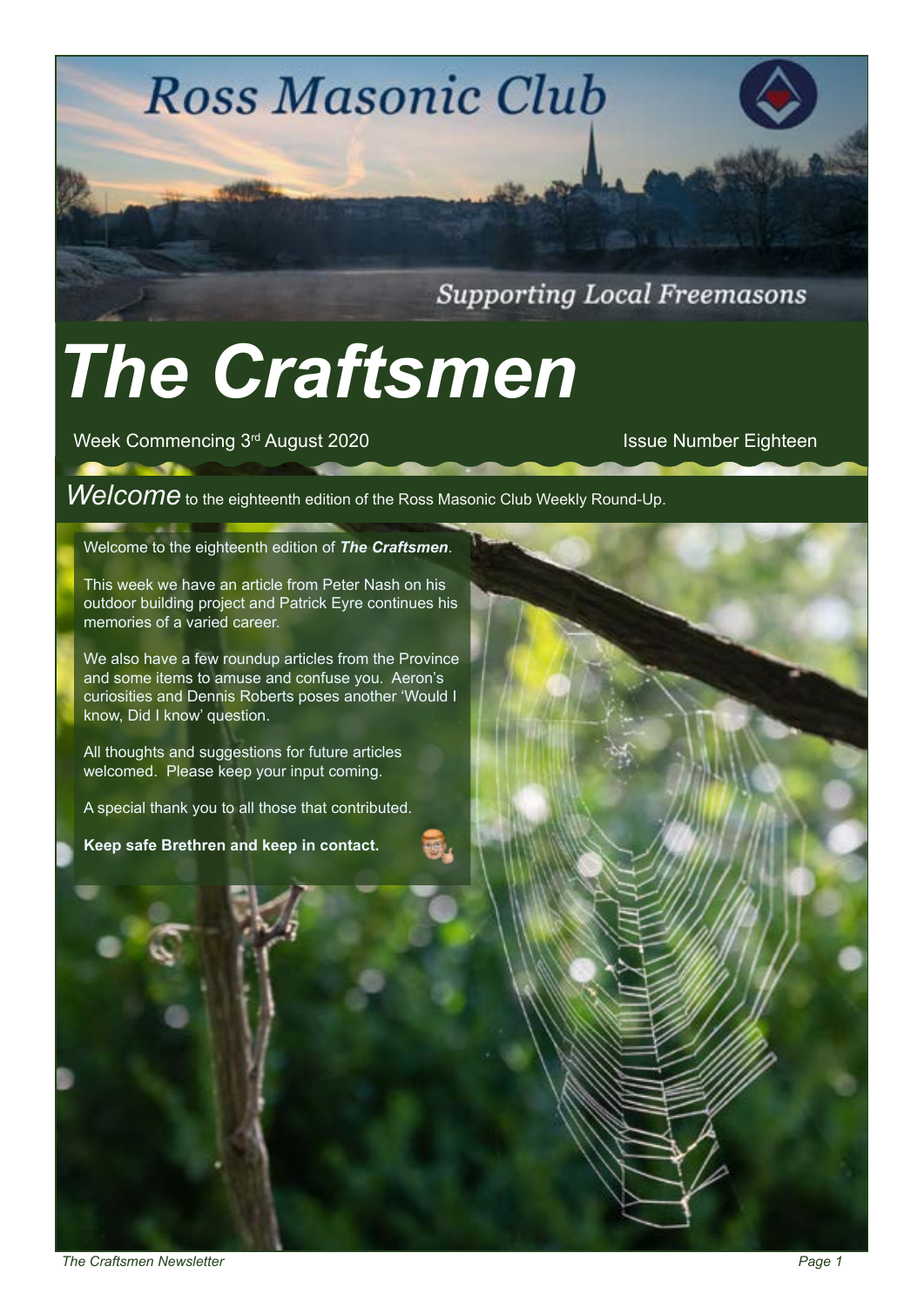### *Keeping in Contact and Staying Sharp Facebook*



We have set up a Facebook Group for Ross Masonic Club. We currently have 28 members across the Lodges and Chapter. Any members of Lodges or Chapter that meet at Ross Masonic Hall are welcome to join in.

## *More opportunities to Zoom together*



*If you have not previously joined in, we now have a meeting that starts earlier on a Friday at 7:30pm as well as the 8:45pm meeting for the 9 o'clock toast.* 

*You can come and go during these times as you please.*

*It's simple to setup and Billy can help with support if you need it.*

#### **Would I know the answer? Did I know the answer?**

#### *Last time I asked "Why do we wear gloves?".*

Apart from the practical use of protecting the hands from cold or injury, gloves have symbolic connotations.

Old illustrations show no gloves being worn, so the use must have been symbolic. In the Ancient mysteries, and in some places even today, the washing of the hands was always an introduction to the mysteries, showing the need for purity for the entry to sacred rites.

Some writers consider that the wearing of gloves was for military use, since they protected the hands while carrying weapons, and also improved the grip.

The glove's protection can also be considered spiritual as well as protection. For this reason the hand must not be covered when touching the Holy Book or when forming the 'fraternal chain', to allow the fraternal energy to circulate freely.

The custom of presenting a pair of white gloves, either to the Initiate, (or, as in my Lodge on the Traditional History), has a long history. Gloves were presented to a Bishop on his investiture, and in the past, a new Mason had to provide gloves for the entire company as part of their entrance fees.

The acts of a Mason should be pure and spotless as the gloves he proudly wears.

A more modernistic belief is that gloves would also cover both imperfections and adornments of the hands, thus hiding the injuries of labour, as well as gold and silver rings, thus making men of all classes equal within the Temple.

*For next time, let me pose the question.* 

*Why do we lay the Foundation Stone in the NE part of the building?* 

You can always check your thoughts by visiting 'Solomon' of course! [https://solomon.ugle.org.uk](https://solomon.ugle.org.ukhttp://)

By Dennis Roberts - Group Leader Information and Guidance Group e-mail: [roberts.greeba@btinternet.com](mailto:roberts.greeba%40btinternet.com?subject=Craftsmen%20Answer)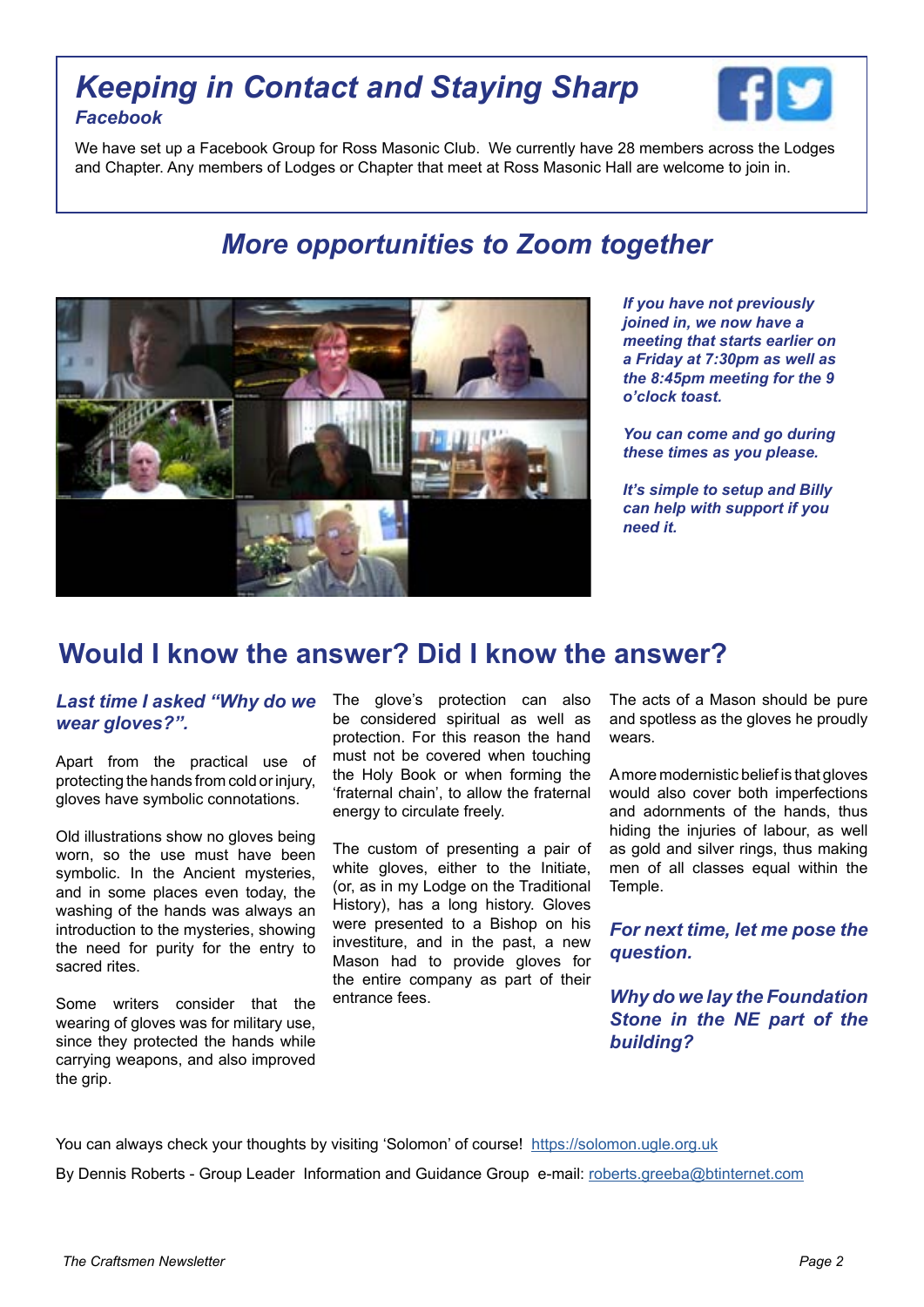## *Coffee Break and T@3*

This week Aeron Lewis provides us with a curiosity to name and the answer to last week's question which was an Apprentice Piece.

#### *Last weeks object was......*

A saw set, dating from around the 1930s. It is used in the tuning and sharpening of saw blades. The saw set is used to adjust the set, or distance the saw tooth is bent away from the saw blade.

Regular pliers with small jaws could be used to set a tooth. Designers added to this to make pliers with a built in stop. The stop is usually adjustable and rests against the saw blade as the jaws bend the tooth. The goal of the stop is to make a consistent set and prevent tooth breakage. Depending on the style, the tooth is either gripped first in the jaws and then bent or the saw set is aligned to the tooth and the jaws closed.

When the teeth of a saw are formed from the body, they are in line and the same thickness as the blade immediately behind them. A saw with this configuration is described as having 'no' or '0' set.

To prevent the body of the blade binding and for other enhancements to the cutting action, the teeth can be set (angled out) from the blade. Teeth can be set in several patterns: single-sided set, alternating set or a patterned set.

Most Western and Asian handsaws use an alternating set, whereby a tooth is set the opposite direction from the preceding one. Specialized tools like veneer saws or flush-cut saws may be set only to one side. Some hacksaws and machine saw blades have patterned sets that may require specially designed saw sets to create.

A saw set makes the process of setting the teeth easier, more consistent or both.

*So now when you see a saw you can see how the saw is set!*



#### *Aeron's Curiosities - This Week's Question*

This week we publish a further picture of a *'curiously wrought*' item that Aeron sent in.

Can anyone hazard a guess at what it is and what it is used for?

The answer, as always, in next week's issue.





**The Craftsmen Newsletter**  Page 3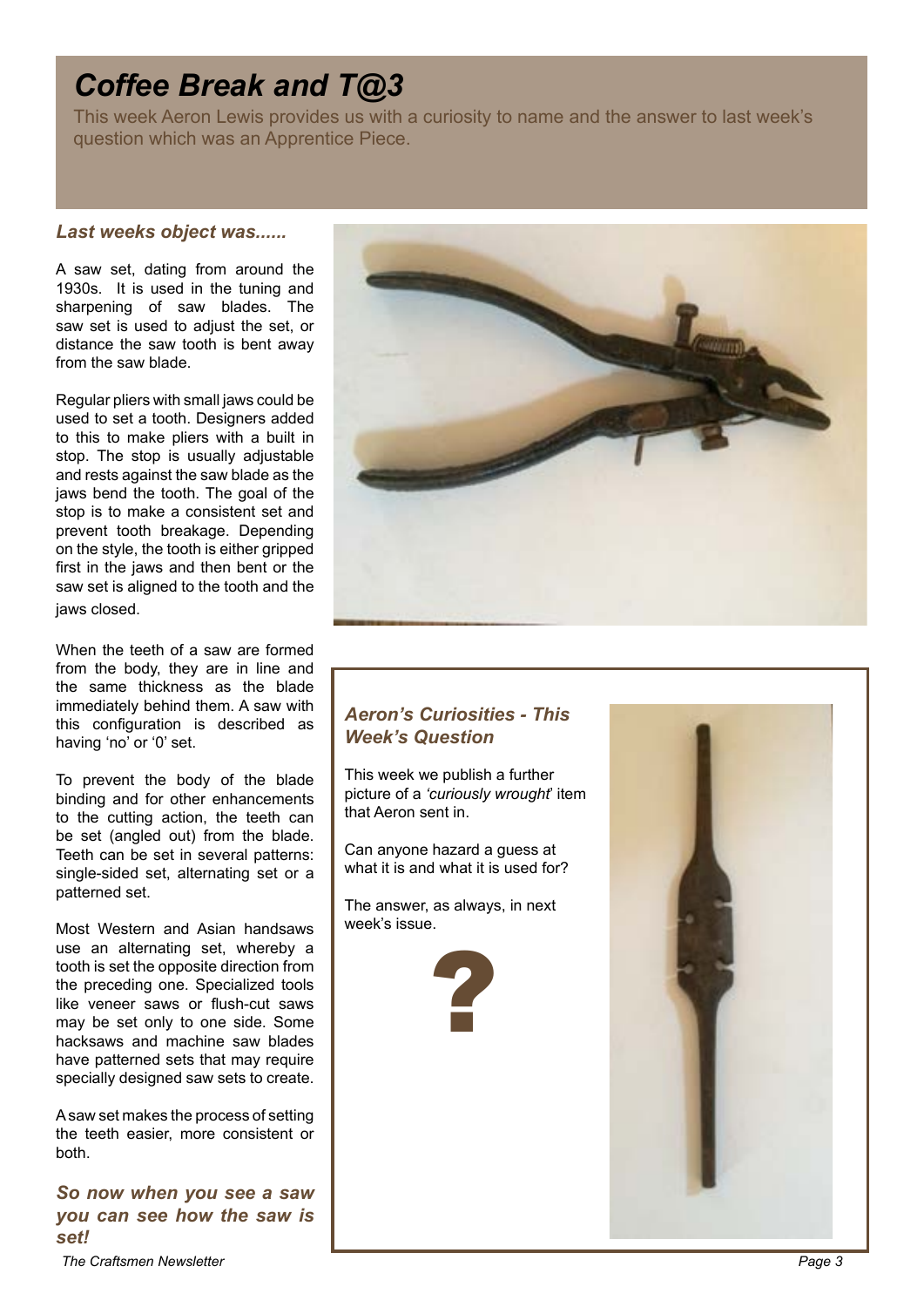## *Patrick Eyre continues to recount his early career moves.*

With my father's consent I rented some premises in Slough to begin the process of manufacturing his electric fires in another location. Self financed by the money I had received from the sale of my haulage business, it was certainly a gamble I was prepared to take and I was anxious to get on with it, even though I would have to purchase some of the parts from my father's business, as I didn't have the special machine tools required for some of the pressings. The coal effect too, a process of his own design was ingeniously made of chicken wire - fish glue - Mica-dust, and paint. A red bulb beneath, generating enough heat to drive a flicker fan made of aluminium, sitting on a gramophone needle giving the flame effect a certain realism.

The machinery I had to purchase cost a great deal; a 4ft guillotine capable of slicing 24 gauge steal sheet, a bending machine and fly press along with a spot welder and everything else required to do the job. Most of the stuff I needed was available from the Slough industrial estate along with a firm who would do the chromium plating and another company the stove enamelling.

My original aim was to build a stock of twenty finished appliances ready for sale, but doing it on my own without help was proving very difficult.

I urgently required some sales to generate cash in the bank so the target was reduced to ten. Not all the shops I had made sales to, when working for my father were still in the market but those that were left on the books were happy to take a couple in stock and they were duly delivered. However trying to make the deliveries myself took me out of the workshop and as a consequence production suffered.

The only solution to this was to use the services of a wholesale distributor who would reduce my margins, which I couldn't afford, but it had to be. By now my wife and one other person were helping me in the workshop on the production line but the main problem was cash flow and the

viability of the business became extremely doubtful. If that wasn't enough, the introduction of natural gas was having a dramatic affect on the sale of electrical heating products in the retail sector. The future looked very bleak indeed, and after 12 months of trading I closed the business down after finding a buyer for the machinery.

Having had a lot of time to think of what I should do next, it all came down to thinking about what I knew I was good at. That being the road haulage business. I had a little money in the bank from the sale of the machinery but I knew that I had to find work before investing in a truck.

Fortunately I had friends in the business who put me in touch with a local quarry company who were producing large amounts of sand and gravel to supply the ready mixed concrete plants they owned, one of which was in Maidenhead where I lived. The company assisted me in obtaining the necessary license so the choice of vehicle was obviously a tipper truck.



Financially a new one was out of the question but a secondhand one was readily available. I took it for a test drive knowing the purchase terms were 'As Seen and Approved'. The dealer had no history of how it had been used and the type of work it had been engaged in, and until I had put eight tons of weight on it I wouldn't know how mechanically sound it was. The very first load proved my worst fears - the clutch was grabbing due to oil on the disk and the Bedford's Diesel engine's rear main oil seal was leaking with oil dripping from the bell housing.

Could I keep it going for a while was the question and be able to afford to get it fixed?

It simply had to keep going until I could find a cheap way of sorting it out. With the engine's oil pressure dropping, it soon became clear the engine was on its way out.

I managed to locate a secondhand engine and drivetrain from a breaker of commercial vehicles. The vital parts were recovered from a written off vehicle and came with a guarantee, and with the help of a JCB driver and his machine, along with a heavy chain we removed the engine and gearbox and installed the replacements.

Work for the tipper was seasonal as the demand for sand and gravel for the production of ready mix concrete in the winter was obviously less. So I was laid off. However, strikes by rail workers meant that coal tor power stations could only be delivered by road so every available vehicle capable was hired to keep the lights on. That winter I was delivering coal from the Nottinghamshire coal mines to Harlesden power station in London This meant I had to raise the sides of the truck's body with what was known in the trade as 'greedy boards' the coal needing more room than the gravel.

At this point, in order to keep my story flowing, I will have to digress and take up the continuation of the above narrative later.

I had a friend who owned a plant hire business and had the digging rights of a sandpit in the area. The pit was owned by a brick and tile firm. Kiln fired, they used a little of the sand but were more interested in the clay that lay underneath. My friend had buyers for the sand which he mined for free on the basis that an overburden of soil had to be scraped away to expose it. The procedure then was to remove the sand in order for the brick works to get to the clay. He explained all this to me when he said he had put the business up for sale and would I be interested.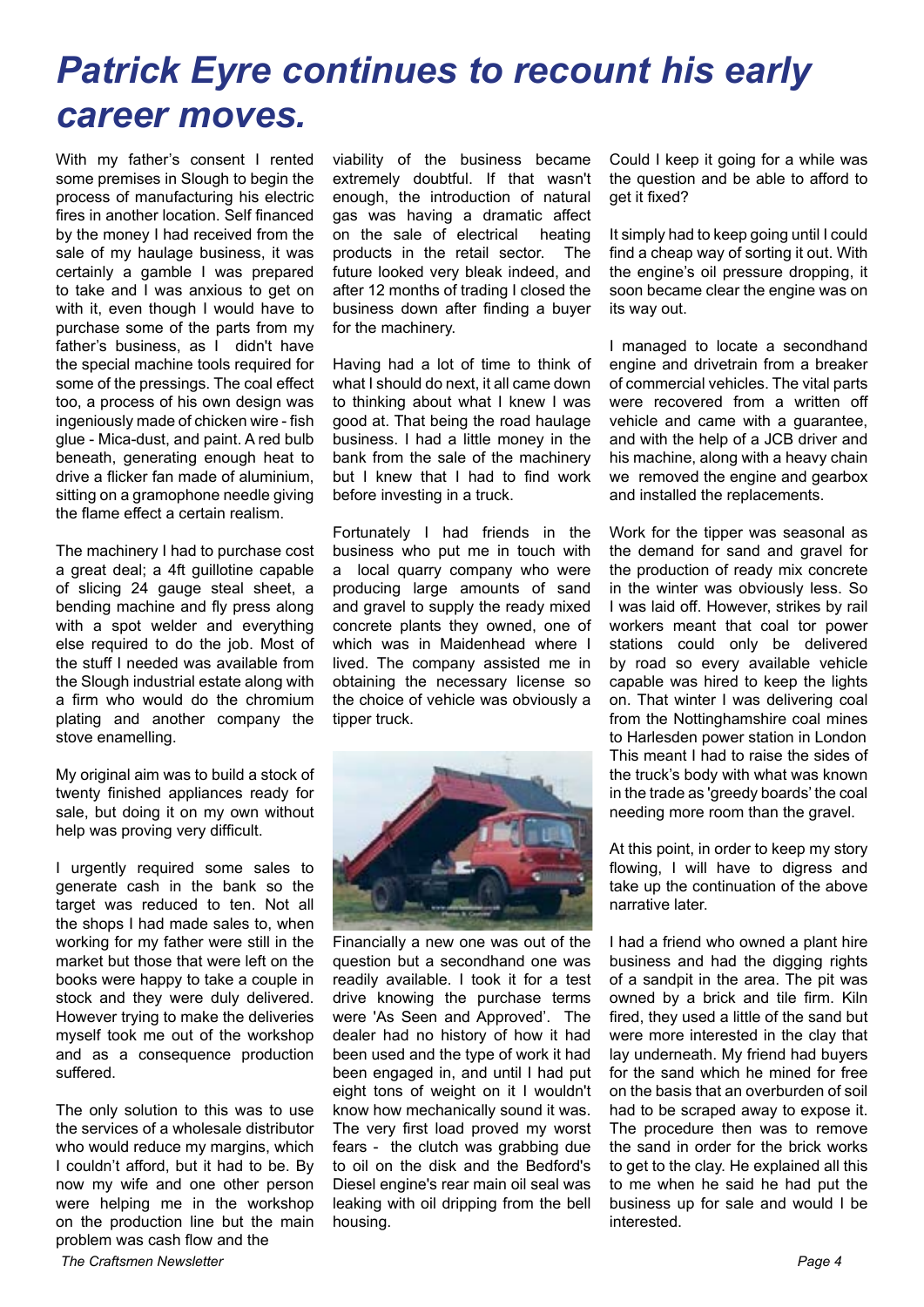## *Patrick Eyre continues to recount his early career moves.*

The deal did include a regular supply of sand to an asphalt manufacturer in Middlesex, as well as a couple of builders who used the sand for mortar production, but these customers combined didn't make it a viable business proposition. When I told my friend I would need to think about it, I had another potential customer in mind.

It required a visit to the Thermalite block making plant which was located about 5 miles from the sand pit. I was aware that they took daily deliveries of pit sand for the manufacture of the blocks and as I knew the production manager and the people that worked in their laboratory, it just meant a phone call to arrange an appointment for me to take in a sample of the sand to establish if it was an acceptable material for their use. The following day I was delighted to learn that it was indeed suitable for the purpose but that it would be essential for the production manager to check out the source to establish that the continuity of supply could be maintained at all times before he would consider changing their current supplier to me.

As an extra to the price of the digging rights, and located at the sandpit was the means to dig out the sand, in the shape of a Smiths 21 RB dragline excavator with a 30 foot jib, that would also be required to load the lorries, and a vibrator screen used to remove the clay.



A typical Ruston Bucyrus with clamshell bucket.

The meeting with the Thermalite manager went ahead as planned and I'm sure he was impressed with what he saw and the quotation I gave him for the delivered price of the sand to Reading he knew was competitive.

He said that I should expect a letter from him stating his decision in the near future but the Board of Directors would also have a say in the outcome. I didn't have the cash to purchase the machinery at the sandpit so I had to find the means of raising it. Previously I had spoken to a friend who owned a very successful skip hire business and was prepared to buy into a partnership by providing the necessary funds to buy the machinery. My contribution was the purchase of the digging rights which would give me a 51% holding in the newly formed company.

Things were moving fast, my friend in Plant Hire who I was buying the digging rights from suggested a meeting and when this took place I outlined my plans to him. He said he had been approached by another potential buyer and if I didn't come up with the cash and sign up with the brick and tile company in quick time I would lose the opportunity to purchase. I had no doubts of his honesty and he went on to say that if my deal with Thermalite didn't materialise he would pass on the details of the other interested party to me.

I had my meeting with the directors of the tile company, signed the necessary documents and paid out the money. Several days later the letter arrived from Thermalite stating that we could do business together providing a concrete road some 300 yards in length was laid from the entrance to the digging site in order to ensure that vehicles would have access in and out in all weathers.

A very costly exercise indeed and a major problem for me and my partner. A meeting with my bank manager to finance the road was fruitless.

Banks do not lend money for roads, they are not perceived as a recoverable asset. How many times have I heard that since!!

My ownership of a sand quarry was short lived, my plant hire friend put me in touch with the other interested party who took over the digging rights and paid me in full for my failed attempt to make some real money

The sandpit was just off the a A4 halfway between Reading and Maidenhead and access to the tile works was via a service road. Several months after the handover I was travelling to Reading when I noticed a couple of low loader trailers with heavy earthmoving machinery parked on the service road, and a few days later large numbers of tipper trucks loaded with sand. They were on their way to the site of the new Maidenhead bypass, which was a motorway spur off the M4, and the dug sand with clay content was being used to form the banking and sub-base formation of the road itself. Costain-Higgs and Hill - the construction companies involved - were the paying customers.

Following the opening of this section of motorway some three years later there appeared a very large hole at the rear of the brickworks which in turn was made available for London's land fill. The use of this facility went on for a year or so, and the gentleman I sold the digging rights to was still ensconced in his little wooden hut alongside the weighbridge issuing paperwork which would eventually turn into cash.

The story goes that he was a former employee of Costain construction and was obviously aware of their material requirements when they were awarded the contract, or maybe before, with inside information.

He did become a millionaire owning several Asphalt plants and quarries.

I can honestly say that I have never looked back in anger but wistfully refer to it as my lost million !!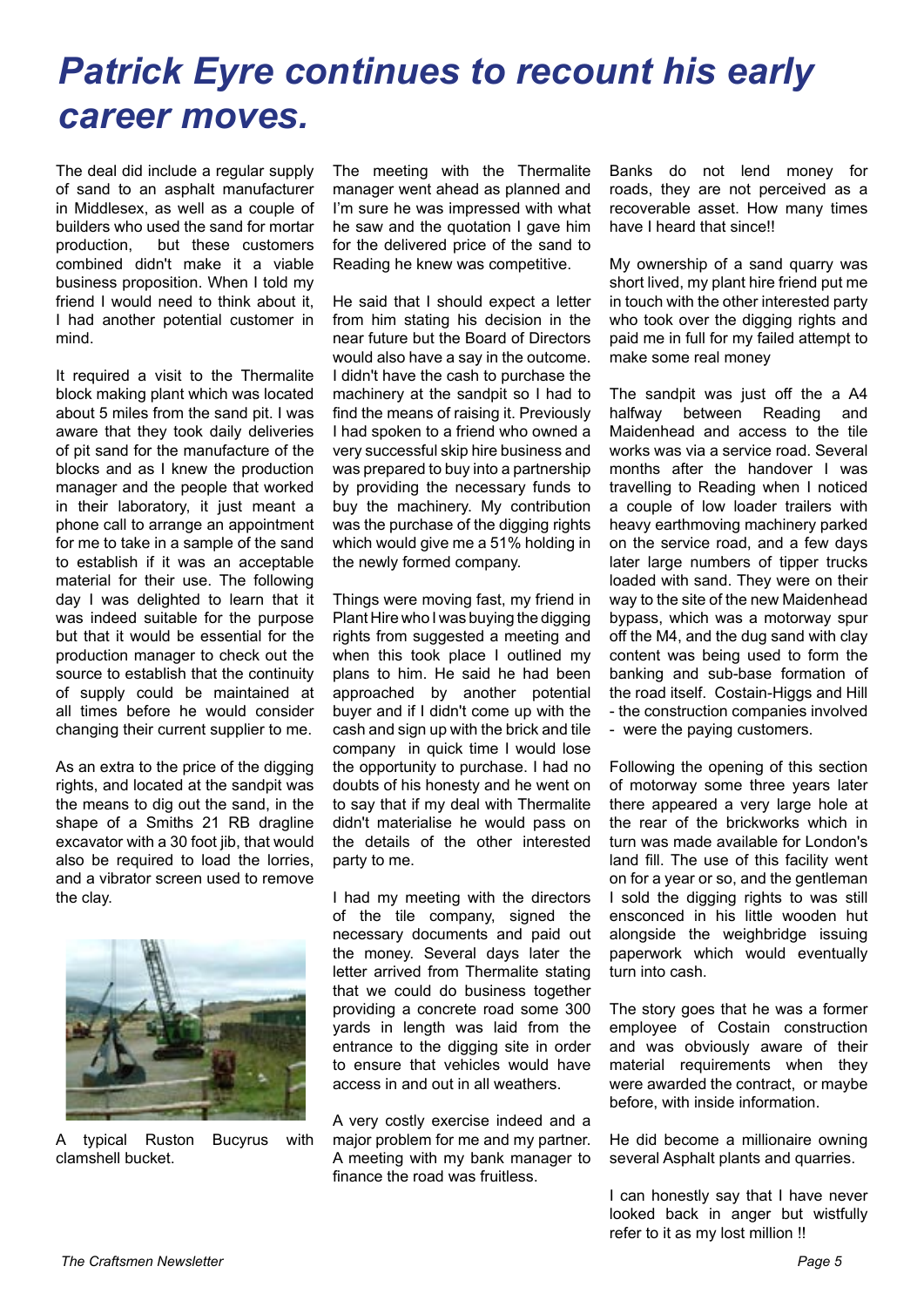

#### **Interview with the PGM**

The Provincial Grand Master, RW Bro Michael Holland, has been interviewed by the Provincial Communication Officer, W Bro Paul Sabel, and you can watch the interview by clicking on the image above.

Or you can view it on the members' website [here.](https://hmwma.herefordshiremasons.org.uk/interviews-and-podcasts/)

In the interview RW Bro Holland talks about his career in Freemasonry, in the UK and in other parts of the world.

He also describes the way Freemasonry is changing as it modernises, and the response of Freemasons and the Province to the Covid-19 pandemic.

He concludes by discussing his strategy for the Province moving into the future.



#### **Other Links You May Find Useful**

Province of Herefordshire Public Website [here](https://herefordshiremasons.org.uk)

Caeruleum Club – the club for newer Masons in Herefordshir[e here](https://caeruleum.club)

United Grand Lodge of England [here](https://www.ugle.org.uk)

Supreme Grand Chapter of Royal Arch Masons of England [here](https://www.supremegrandchapter.org.uk)

Royal Arch Province of Gloucestershire and Herefordshire [here](http://glosandhereroyalarch.com)

Mark Province of Gloucestershire and Herefordshire [here](https://gandhmark.org.uk)

Grand Lodge of Mark Master Masons of England and Wales [here](https://www.markmasonshall.org/index.php/orders/mark-master-mason)

Solomon – Information about Freemasonry for Members and non-Members [here](https://solomon.ugle.org.uk)

Masonic Charitable Foundation [here](https://mcf.org.uk)

b.UGLE – information for members from UGLE [here](https://b.ugle.org.uk)

#### **Craft Provincial Gardening Competition**

#### *Don't Forget To Enter!*

If you are in the Craft in Herefordshire you will have received details of the Provincial Gardening Competition.

Send your entries by email to

[pco@herefordshiremasons.org.uk](mailto:pco%40herefordshiremasons.org.uk?subject=Provincial%20Gardening%20Competition)

You can send up to two photos, no larger than 2MB each.

Give each of them a title, and give a short description of what you have done in the garden during lockdown to get the results shown in the photos.

Don't forget to add your name, and which Lodge you're in.

## *Closing date 12th August*

#### *Good luck!*

Further details can be found on the Provincial website [here](https://hmwma.herefordshiremasons.org.uk/provincial-garden-competition/)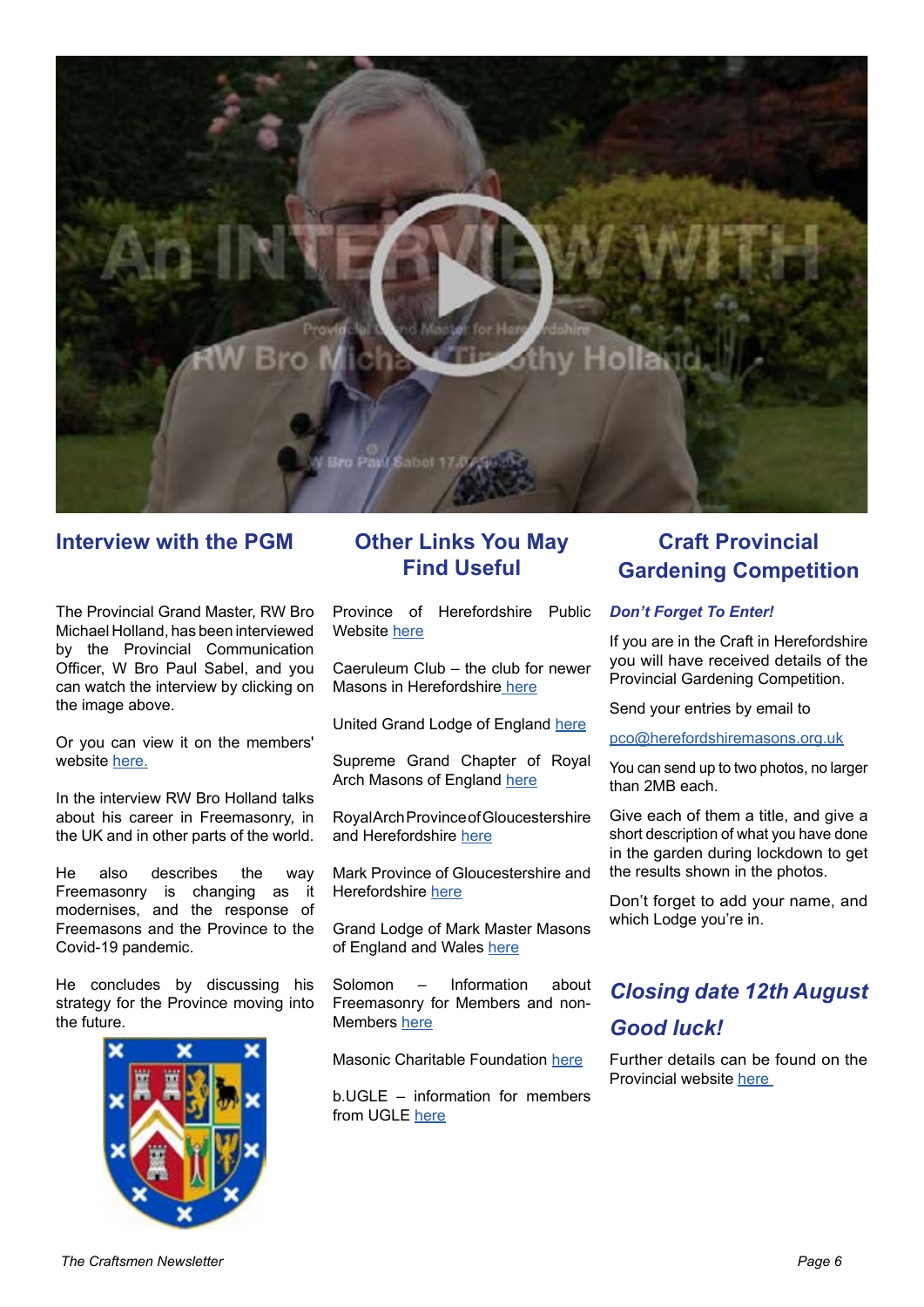## *Just for a laugh*

If you *Initiate* and smile as you *Pass* someone, then you *Raise* their spirits.



Profound thoughts assail me

While feeding the dog,

And performing my everyday tasks,

I could be richer than Branson or Musk,

If I had invested in masks



I must go down to the sea again, to the lonely sea and the sky; I left my shoes and socks there - I wonder if they're dry?

*Spike Milligan*

#### **Can you think of a suitable caption for this picture? Drop me an email with any suggestions.**



#### **Expectation v Reality** Hey kids we're going on a trip to Iceland!





*Expectation............ Reality!*

#### *On this day in history - 3rd August*

1492 Christopher Columbus sets sail on his first voyage with three ships, Santa María, Pinta and Niña, from Palos de la Frontera, Spain, for the "Indies"

1798 Battle of the Nile: British Admiral Horatio Nelson forces the remnants of the French fleet to surrender, concluding a decisive victory for the British who capture or destroy 11 French ships of the line and 2 frigates.

1829 Opera "Guillaume Tell" (William Tell) Gioachino Rossini's last and greatest opera premieres in Paris.

1833 HMS Beagle reaches river mouth of Rio Negro

1914 Germany invades Belgium and declares war on France, beginning World War I

1914 British Foreign Secretary Edward Grey famously remarks "The lamps are going out all over Europe. We shall not see them lit again in our time."

1954 1st VTOL (Vertical Take-off & Land) flown

2017 Brazilian soccer forward Neymar transfers from FC Barcelona to Paris Saint-Germain for a worldrecord transfer fee of £198m on a 5-year deal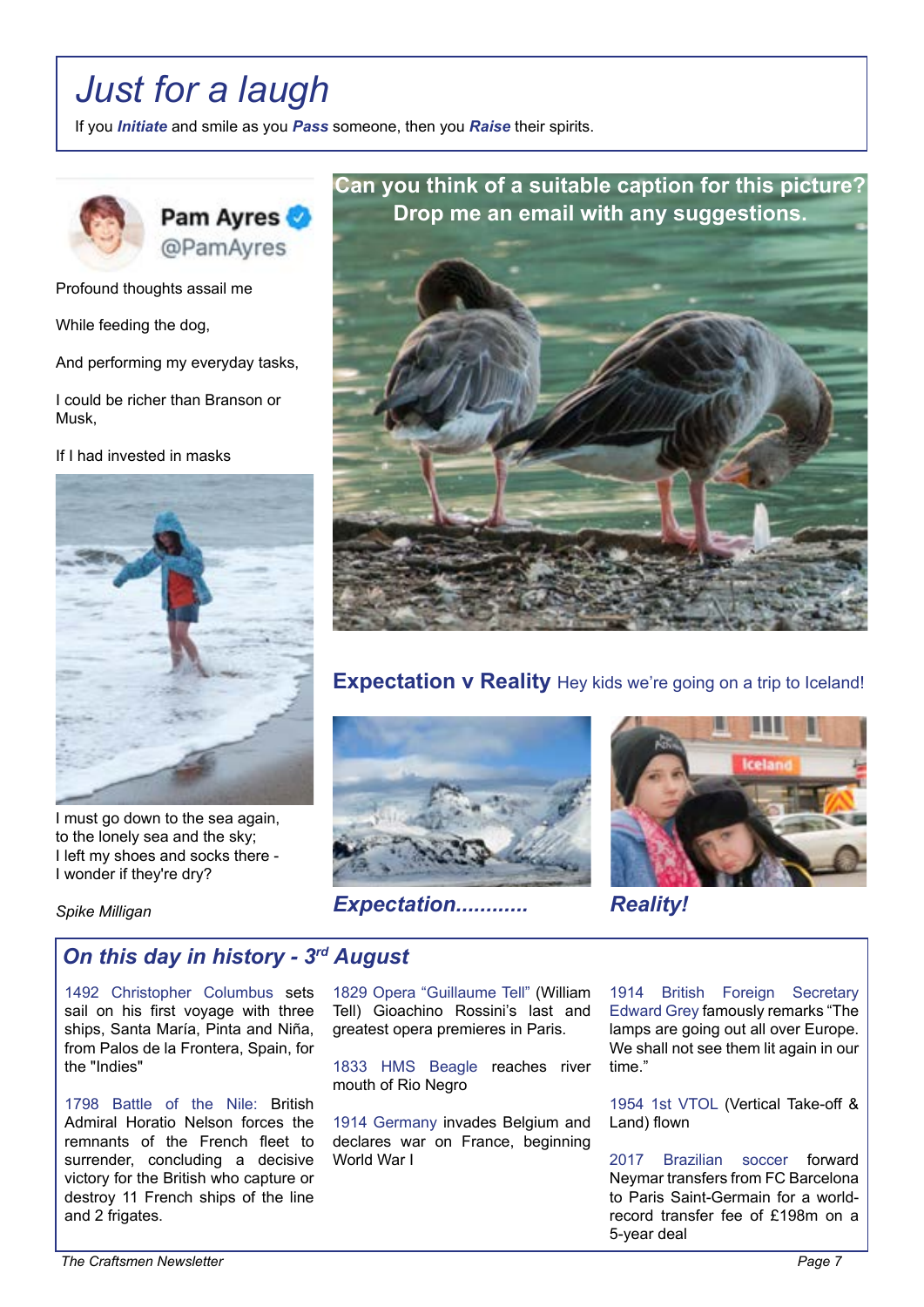## *Peter Ponders His Pond Dilemma*



Those of you that are regular Zoom attendees, you may remember a couple of Fridays ago Aeron asked "How is the garden project?" I said don't ask it is a disaster, too much to explain.

Well here is my attempt at explaining my garden project in words and pictures.

Barbara wanted a pond in the garden like we had at our previous property, Lavender Cottage. We decided that as we had a sloping garden it was better to form a raised area incorporating a pond at one end with a rockery at the other end and a water feature in the middle with the whole area shingled so that Barbara could put plant pots around and about.

I drew up a plan for the job and as this would have been too much heavy work for me to take on my own, we needed to find someone to do the project for us, and then I remembered a landscape gardener who I knew had been in existence for at least 25 years as I actually did some carpentry work for him at his house.

I contacted him and he agreed he could do the work to form a terrace from oak sleepers.



I built steps formed from paving slabs the week before in preparation to start the work. He duly gave us a price for doing the job and we arranged a date for starting on Tuesday 21<sup>st</sup> July.

#### **Day 1**

He arrived on Tuesday with two other men to assist him. I had already agreed that I would help him set out the angles for the sleepers adjacent to the steps, I helped with this and then left them to it.

Unfortunately, by lunchtime he told me he was pulling off the job.

"But where does this leave me?", I asked.

After some discussion we agreed that I could use the two men for two days.

So the three of us set about continuing with the building project.



They had previously set the posts into the ground but not very deep and so I collected spurs to extend the posts left ready for completing the next day.



The materials were delivered a week before which he moved to the back of the house.



*Continued on next page .........*